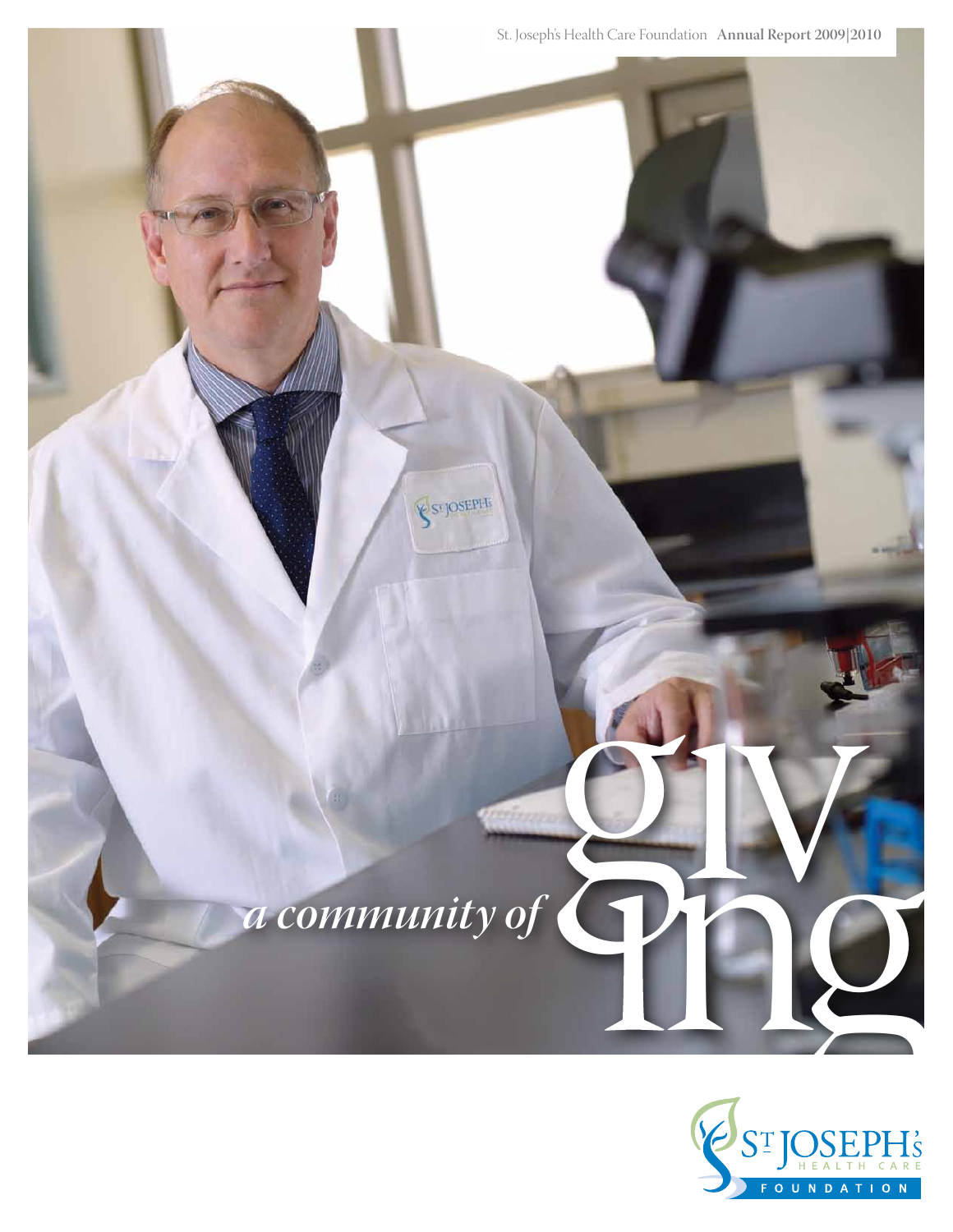## *giving back people to*



### Gifts of all description made the difference at St. Joseph's this year.

Donations were collected in coin jars, through pledges to community events, made in memory of loved ones, in honour of caregivers, pledged over time or through an estate, and through major investments by corporations and private foundations.

As a result, St. Joseph's Health Care Foundation experienced a strong financial year with nearly \$10 million in donations received supporting a wide variety of projects and programs across St. Joseph's Health Care, London and the Lawson Health Research Institute.

Our greatest achievement of the year, however, was the awarding of 52 grants totaling \$4.25 million. These grants touched the lives of those cared for at St. Joseph's Hospital, Parkwood Hospital, Mount Hope Centre for Long Term Care and Regional Mental Health Care London and St. Thomas. And with each grant comes a story about someone whose life has been changed as a result.

People such as Ron, a Veteran at Parkwood Hospital, who had the opportunity to see the Canadian Figure Skating Championships thanks to a grant from the *Veterans Dreams and Wishes* fund; or the young mother who had her breast cancer detected early because of access to the imaging equipment made possible through private donations; or the thousands of men, women and children nationally who benefit from diabetes research undertaken by Dr. David Hill and his team through the hospital's research arm, Lawson Health Research Institute.

Inspiring events and milestone achievements supporting our fundraising mandate and St. Joseph's healing mission made 2009-10 a highly memorable year. Most notably was the *Signature Speaker Series* featuring Nobel Laureate Archbishop Desmond Tutu, whose visit highlighted St. Joseph's historic leadership role in the treatment of HIV/AIDS.





**Cliff Nordal**, President and CEO St. Joseph's Health Care London; **Michelle Campbell**, President and CEO St. Joseph's Health Care Foundation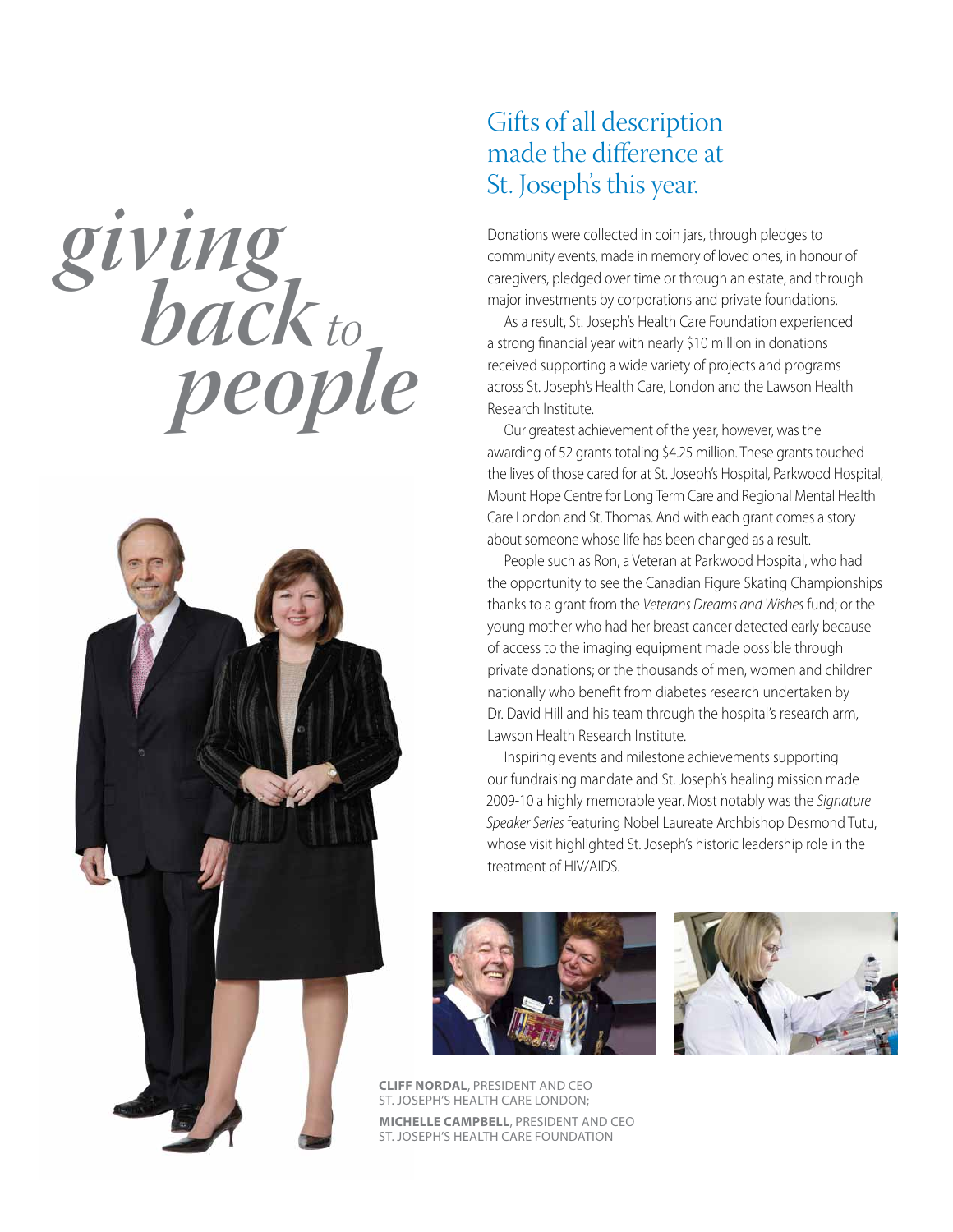For *Breakfast of Champions*, our annual effort promoting the understanding of mental health issues in our community, we hosted Senator Roméo Dallaire, whose personal experience with post-traumatic stress disorder resulting from his 1994 mission to Rwanda helped profile Parkwood's leadership role in treating operational stress injury in Canada's military. *Tribute*, our Foundation's marquee event, also returned to its roots to showcase care through patient stories in *Portraits of Personal Triumph: A Tribute to Extraordinary Lives*. Most importantly, proceeds from each of these extraordinary events supported care programs across St. Joseph's.

*Our greatest achievement of the year was the awarding of 52 grants totaling \$4.25 million.*

> 2009 also marked the 20th anniversary of the Foundation's trademark *Season of Celebration* campaign, which realized close to double its fundraising goal supporting medical equipment critical to frontline care.

Another major highlight included the creation of the *Helen and Frances Lawson Research Chair in Diabetes*, the result of a generous \$2.5 million gift from The Lawson Foundation. And as our fiscal year came to a close, we celebrated the opening of the

new Ivey Eye Institute at St. Joseph's Hospital, a new state-of-the-art, patient-centred facility funded in large part through more than \$2 million in donations.

Each gift made and grant awarded through the Foundation makes a difference in the lives of our community. I invite you to read more about these stories and the impact of giving at St. Joseph's by visiting the Foundation's new website at www.sjhcfoundation.org.

It was Aristotle who first defined the word *community*, describing it as a group having shared values. Donors and volunteers who engage and invest in St. Joseph's important mission of care share a common value – a sincere desire to serve and help others, to build our community. For that, we are sincerely grateful.

Wichelle Campbell

**Michelle Campbell**

**Jeff macoun**





**Jeff Macoun**, Chair, Board of Directors St. Joseph's Health Care Foundation

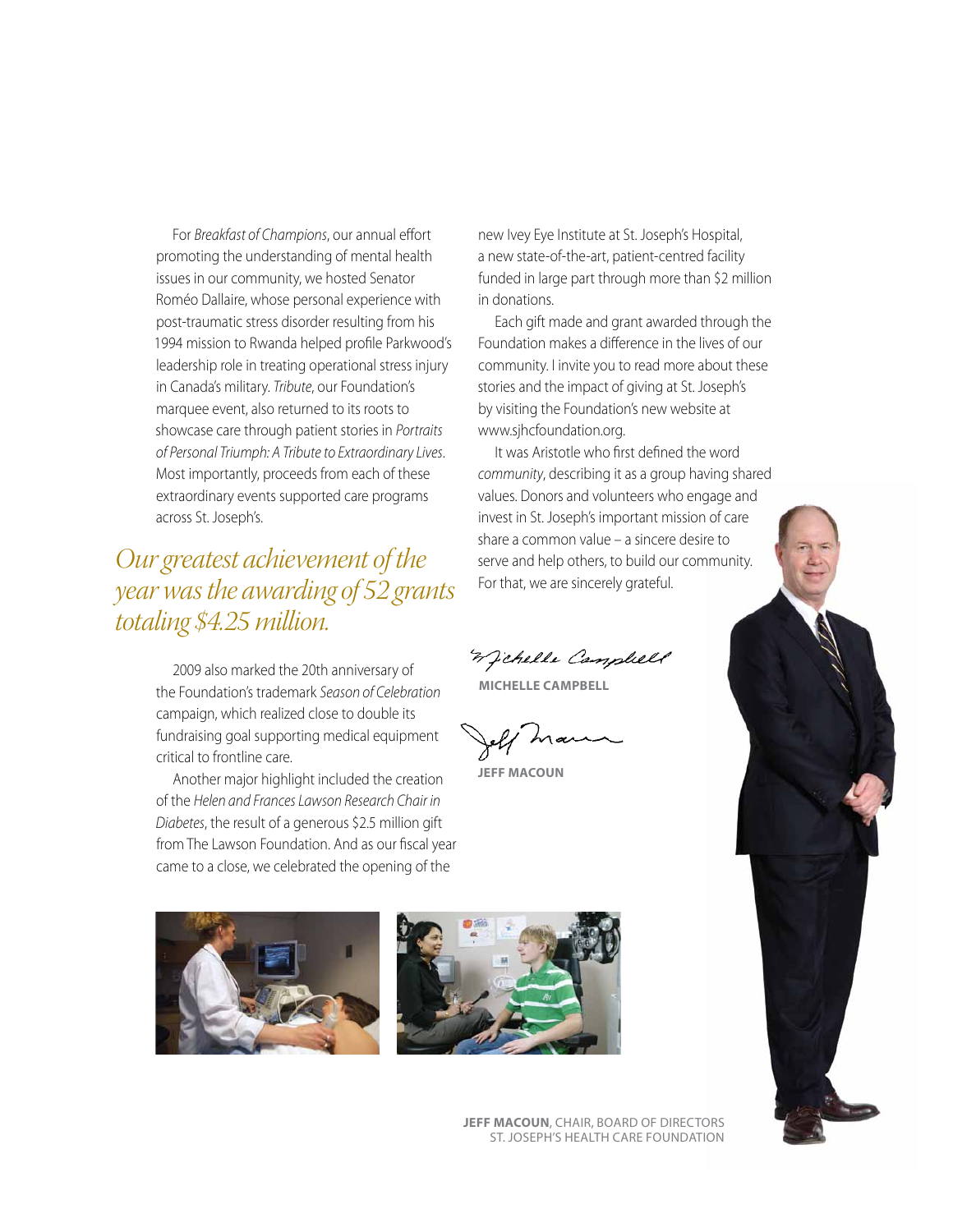### *living mission our*

Patient and resident care, education and research were generously supported by donors with gifts totaling \$9.9 million. This represents a 3.2% increase over the prior year.

Meanwhile, total expenses incurred to raise funds and administer grants was \$3.5 million, an 11.4% increase over 2008/2009. The incremental costs are a result of an expansion of our events program.

The Foundation's investments continue to be conservatively invested. This practice along with improvements in the global economy led to an investment income of \$7.1 million.

As at March 31, 2010, total assets were \$49.6 million. This marks an increase of 22.8% from last fiscal year, due in large part to the growth in the market value of investments. Our endowed funds reached \$40 million, an increase of 30.9% over last year.

In addition to the condensed financial information provided in this report, a complete set of financial statements including notes is available on the Foundation's website or by calling the Foundation office.

The Foundation proudly granted \$4.25 million supporting the provision of care, education and the funding of new research at St. Joseph's Health Care, London and Lawson Health Research Institute. Included in this year's







#### WINNING A DRFAM!

The 2009 Dream Lottery, a partnership initiative with hospitals in London, sold out in record time giving thousands a chance to win a dream and generating more than \$510,000 in funding for patient care, education and research at St. Joseph's.

#### Inspiring others

Archbishop Desmond Tutu made an historic two-day visit to St. Joseph's, sharing a special service in the chapel, meeting with researchers and caregivers, and inspiring guests at the Signature Speaker Series event.



#### **2009**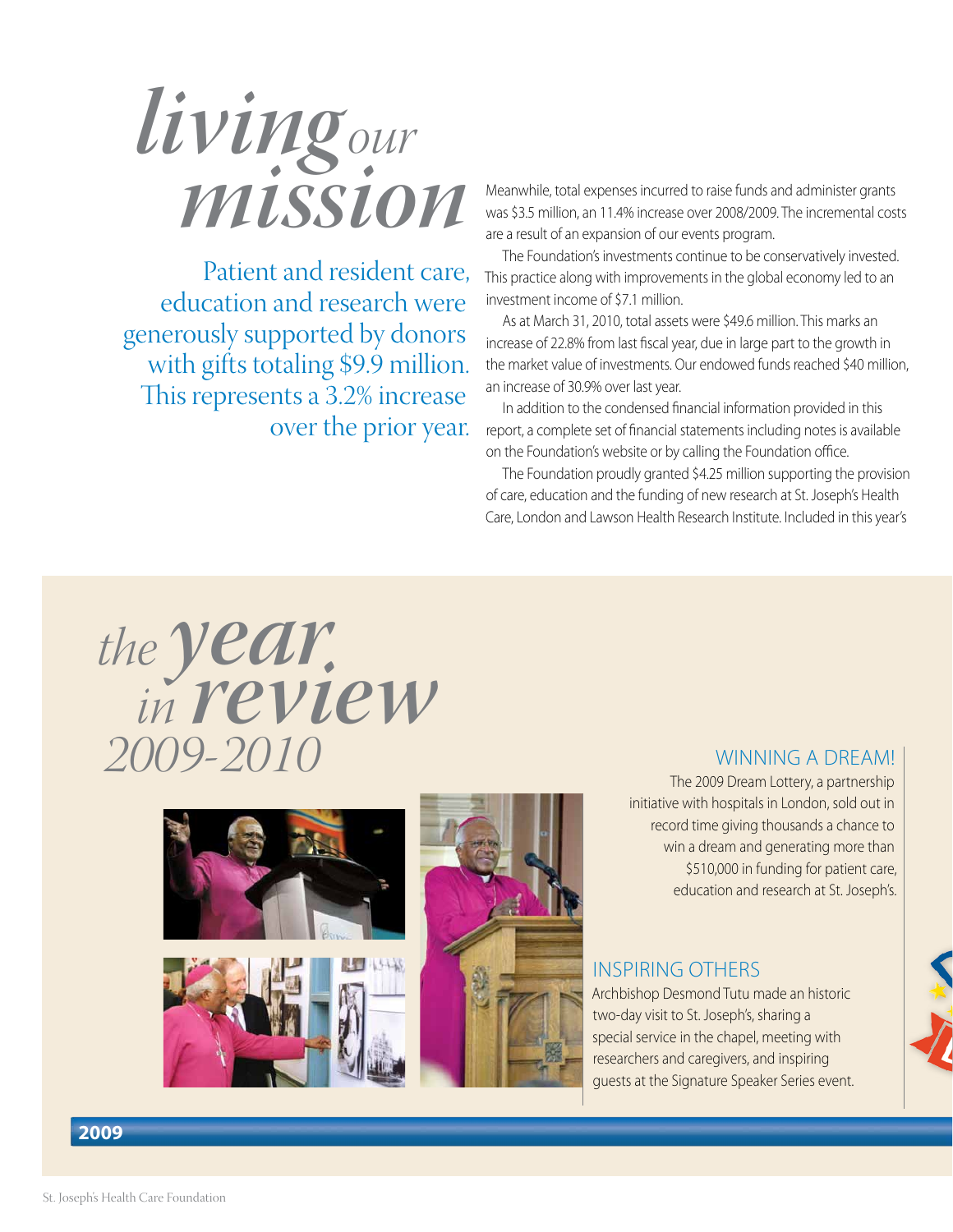allocation of grants was \$2.3 million directed to the physical redevelopment and frontline equipment needs at St. Joseph's and Parkwood Hospitals.

St. Joseph's ongoing patient care, education and research needs are diverse, and this year, were supported by the Foundation through more than 52 grants ranging in value from \$500 to \$2.3 million. Nearly all programs and services across the organization benefited. New beds and bedside tables brought comfort to the residents of Parkwood Hospital and Mount Hope Centre for Long Term Care, while the ongoing funding of a new MRI machine with breast diagnostic capabilities ensured greater access for patients. Education programs for caregivers in the Ivey Eye Institute supported increased learning and continued funding for research in mood disorders furthered our mission in mental health care. These grants, along with many more, touched the lives of the people in our care.

A full listing of the grants awarded in 2009-2010 has been included with this report for your convenience. To learn more about the impact of donations, please visit www.sjhcfoundation.org/aboutus.

| <b>CONSOLIDATED BALANCE SHEET</b>   |              | at March 31  |
|-------------------------------------|--------------|--------------|
|                                     | 2010         | 2009         |
| <b>ASSETS</b>                       |              |              |
| Current assets                      | \$1,707,340  | \$1,785,170  |
| Investments                         | 47,872,341   | 38,562,629   |
| Equipment                           | 68,428       | 84,179       |
| <b>Total Assets</b>                 | \$49,648,109 | \$40,431,978 |
| <b>LIABILITIES</b>                  |              |              |
| Accounts Payable                    | \$450,774    | \$247,179    |
| Deferred Revenue                    | 334,863      | 540,217      |
| <b>Fund Balances</b>                |              |              |
| Unrestricted Funds                  | 1,311,197    | 289,131      |
| Restricted Funds                    | 7,286,337    | 8,600,428    |
| <b>Endowed Funds</b>                | 40,264,938   | 30,755,023   |
| Total Liabilities and Fund Balances | \$49,648,109 | \$40,431,978 |







Sharing stories of courage Senator Roméo Dallaire shared his story of post-traumatic stress disorder at the Breakfast of Champions event, and visited with veterans, and patients of the Operational Stress Injuries Clinic at Parkwood Hospital.

#### Portraits of Personal Triumph

At 90 years old, and after numerous hand surgeries, Len Churcher spends his days building traditional grandfather clocks for others. He was recognized along with four other remarkable individuals for overcoming significant medical challenges and achieving great things for themselves and the community at the Tribute Dinner.

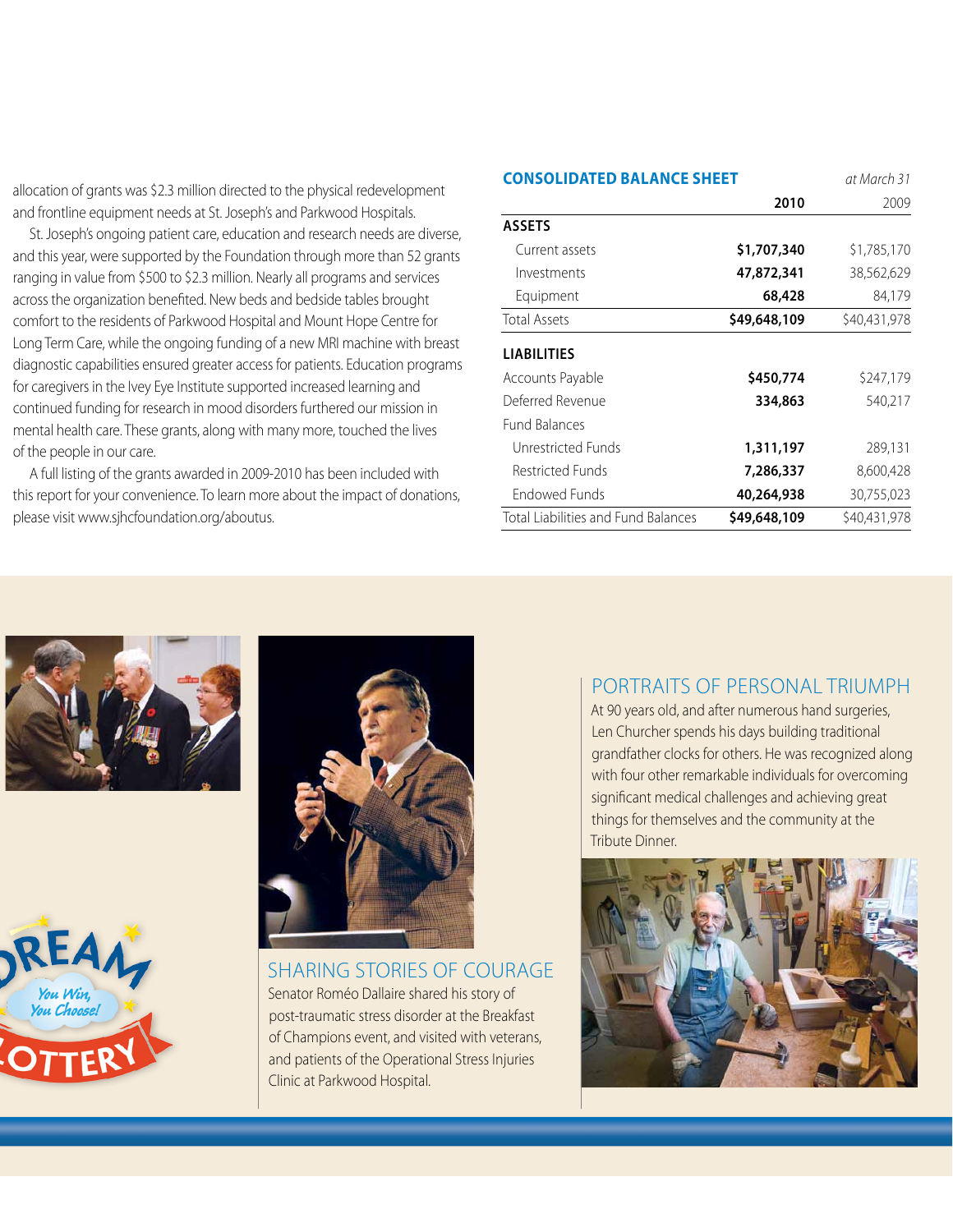#### **Endowed Funds**

| 2009-10 | \$40,264,937 |
|---------|--------------|
| 2008-09 | \$30,755,023 |
| 2007-08 | \$31,193,255 |
| 2006-07 | \$30,661,953 |
| 2005-06 | \$28,978,520 |



#### **Historical Financial Operating Highlights**

| Period  | <b>Donations</b><br>Received | Net Investment<br>Income | <b>Expenses</b> | <b>Grants</b> |
|---------|------------------------------|--------------------------|-----------------|---------------|
| 2009-10 | \$9,895,489                  | \$7,071,220              | \$3,514,451     | \$4,245,367   |
| 2008-09 | \$9,589,585                  | -\$4,367,280             | \$3,085,088     | \$7,290,878   |
| 2007-08 | \$7,272,940                  | $-5235,077$              | \$3,130,192     | \$4,815,763   |
| 2006-07 | \$7,126,249                  | \$3,831,382              | \$2,737,393     | \$12,831,172  |
| 2005-06 | \$6,696,291                  | \$3,475,667              | \$2,619,344     | \$4,294,556   |



#### Honouring donors

Hundreds of donors were honoured for their generous support of St. Joseph's at the annual Hall of Heroes and Cornerstone events.



#### Funding the future of surgery

Thanks to hundreds of donors from across the country, and a very special matching gift program, more than \$3 million in donations were received completing the funding of St. Joseph's da Vinci Robotic Surgical System.

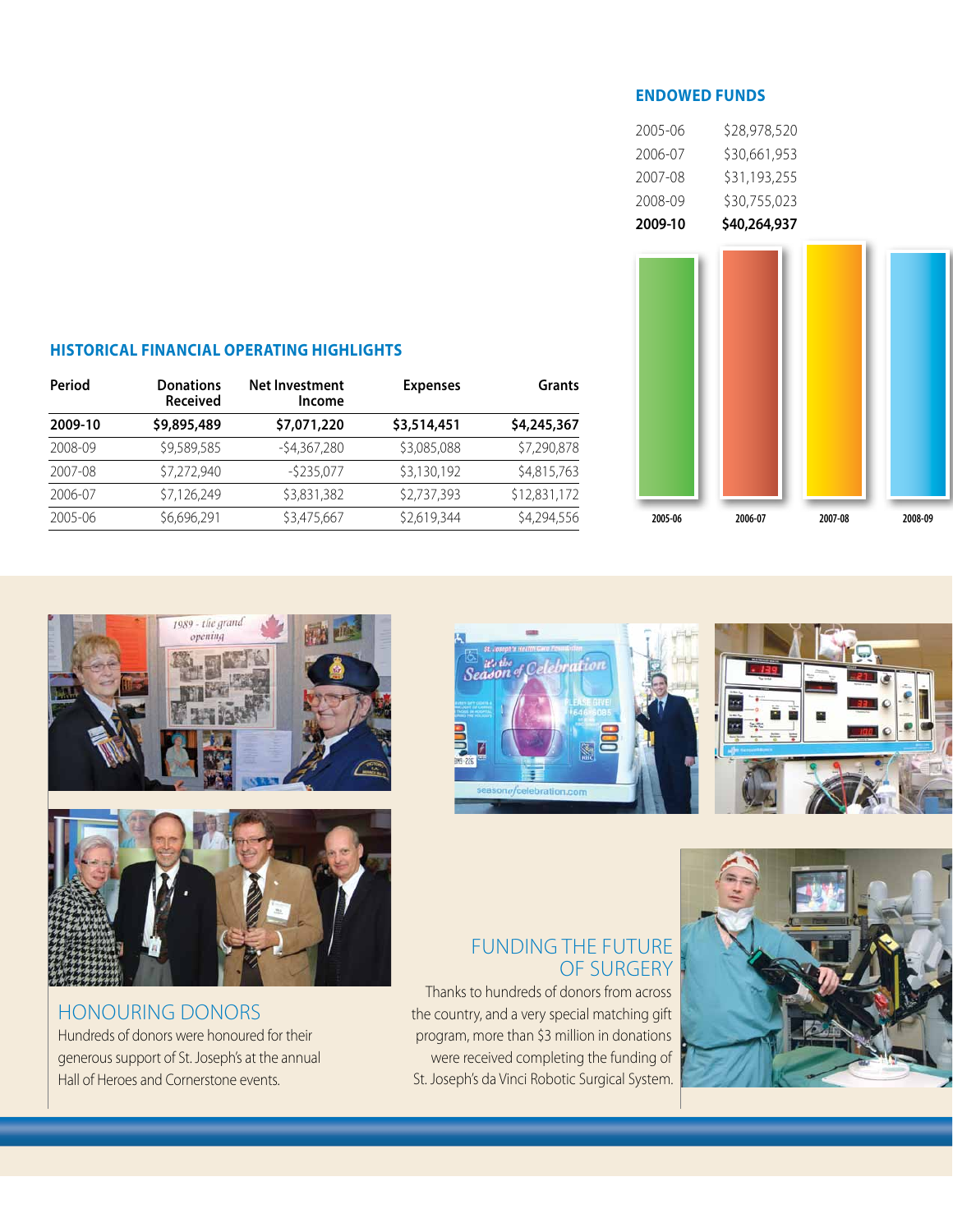

*The foundation proudly granted \$4.25 million supporting the provision of care, education and the funding of new research at St. Joseph's Health Care, London and Lawson Health Research Institute.*



#### Brightening lives and WARMING HEARTS

More than \$420,000 was received during the 20th annual Season of Celebration campaign. Gifts supported care and comfort items for patients and residents across St. Joseph's including ventilators used for the youngest and most fragile patients in our care.



#### Enhancing patient care

A grant of \$2.3 million was awarded supporting the funding of the redevelopment efforts and equipment across St. Joseph's and Parkwood Hospitals including new ultrasound machines critical to detecting and diagnosing disease.